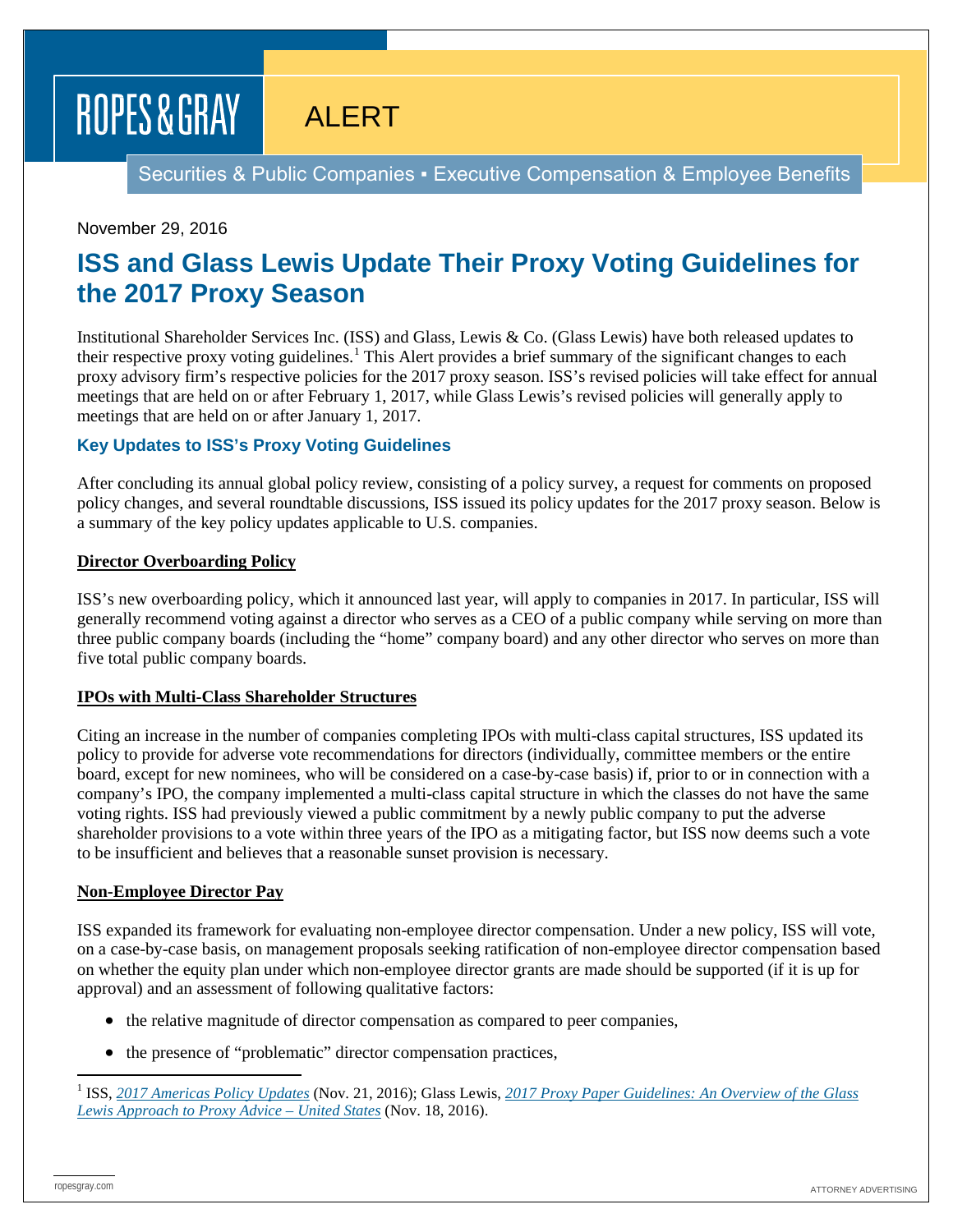# ROPES&GRAY

- director stock ownership guidelines and holding requirements,
- equity award vesting schedules,
- the mix of cash and equity-based compensation,
- meaningful limits on director compensation,
- the availability of retirement benefits or perquisites, and
- the quality of disclosure surrounding director compensation.

ISS will consider the same factors when evaluating whether to support a non-employee director equity plan that is determined to be relatively costly, taking a holistic approach to all of the factors instead of requiring that certain minimum criteria be met for each factor.

## **Equity Plan Scorecard**

ISS revised the factors and weightings under its U.S. Equity Plan Scorecard policy. In addition to minor changes to various factor weightings, the updated policy will include one additional factor related to the payment of dividends on unvested awards. Under this new factor, full points will be earned if the equity plan expressly prohibits, for all award types, the payment of dividends before the underlying award vests and no points will be earned if this prohibition is absent or not applied to all award types. ISS noted that a company's general practice of not paying dividends until vesting will be deemed insufficient to receive points related to this factor.

Modifications were also made to the minimum vesting factor under the scorecard. An equity plan must specify a minimum vesting period of one year for all award types under the plan in order to receive full points. No points will be earned if the plan allows for individual award agreements that reduce or eliminate the one-year vesting requirement.

#### **Restricting Binding Shareholder Proposals**

Under a new policy, ISS will generally recommend voting against governance committee members if the company's charter imposes undue restrictions on shareholders' ability to amend the company's bylaws, including an outright prohibition on the submission of binding shareholder proposals or share ownership or holding requirements beyond those required by Rule 14a-8.

#### **Other Changes**

In addition, where there is a management proposal to increase share capitalization in connection with a stock split or share dividend, ISS will look to the "effective" increase. ISS also renamed and reorganized its policy regarding amending cash and equity plans, including approval for Section 162(m) tax deductibility, to more clearly differentiate the evaluation framework applicable to the different types of amendment proposals. Generally, ISS will vote in favor of proposals that seek approval of cash and equity plans for Section 162(m) purposes if the plan is administered by a committee consisting entirely of independent directors (determined under ISS's standards), except in the case where the plan is presented for the first time following an IPO or if the proposal is bundled with other material amendments, in which case its recommendation will be done on a case-by-case basis.

In addition to the above policy updates, ISS is expected to release a complete set of updated policies and FAQs in December and updated proxy voting guidelines for any new U.S. shareholder proposals anticipated for 2017 in January.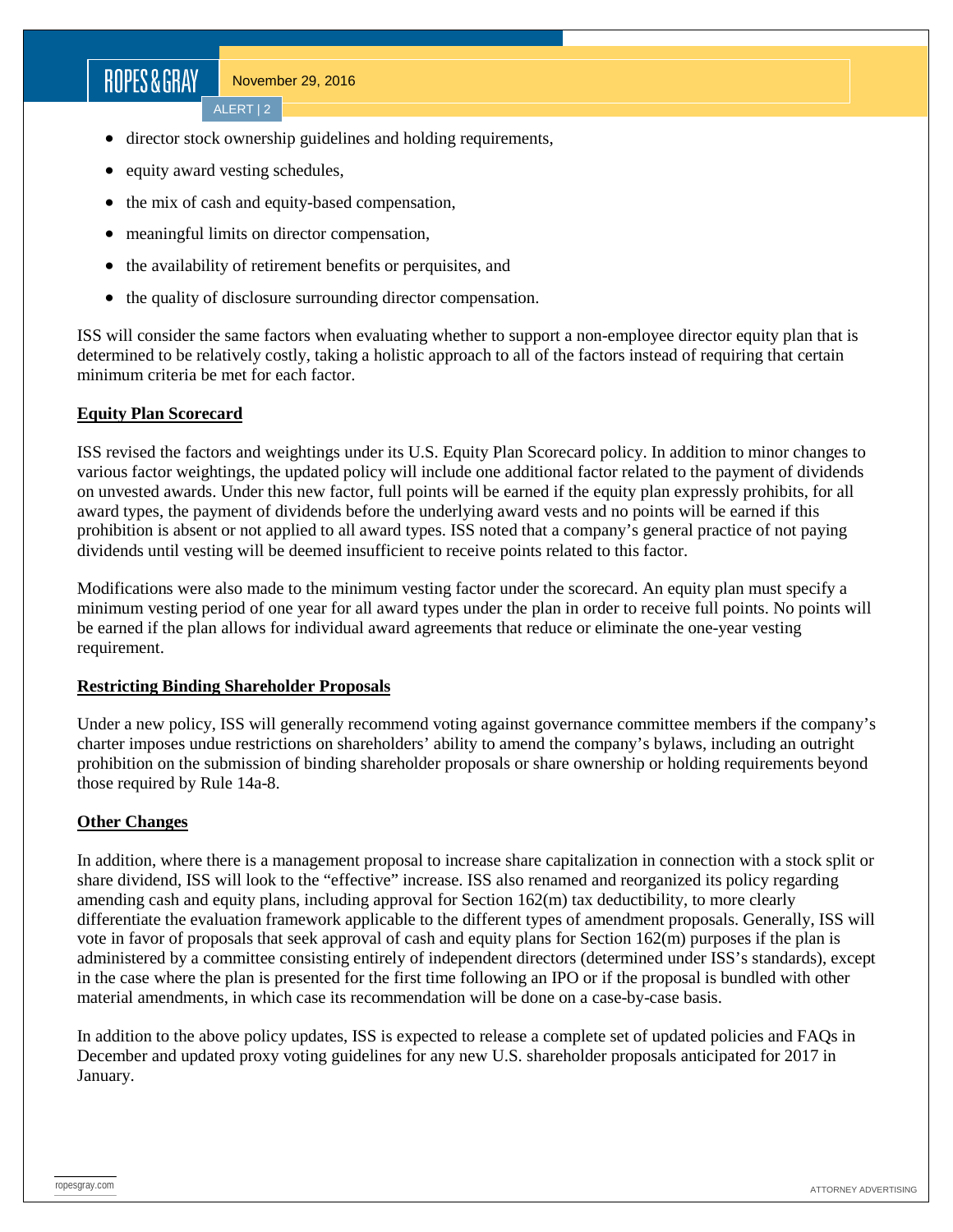ALERT | 3

## **Key Updates to Glass Lewis's Proxy Voting Guidelines**

#### **Director Overboarding Policy**

Similar to ISS, the overboarding policy changes that Glass Lewis announced last year will be in effect for the 2017 proxy season. Specifically, Glass Lewis will generally recommend voting against a director who serves as an executive officer of any public company while serving on a total of more than two public company boards and any other director who serves on more than five total public company boards. Note that Glass Lewis's policy applies to a director who also serves as any executive officer of a public company, not just as CEO.

Glass Lewis will not generally recommend that shareholders vote against "overcommitted" directors at the companies where they serve as an executive. In evaluating whether a director may be overcommitted, Glass Lewis noted that it would consider the following factors: the size and location of the other companies, the board roles of the director, whether the director serves on the board of any large privately-held companies, the director's tenure, and the director's attendance record.

Glass Lewis also indicated that it may refrain from recommending against (1) certain directors if the company provides sufficient rationale for their continued board service (including disclosure regarding the scope of the directors' other commitments as well as their contributions to the board) or (2) a director who (a) serves on an excessive number of boards within a consolidated group of companies or (b) represents a firm whose sole purpose is to manage a portfolio of investments that include the company. With respect to the latter point in clause (b), the guidelines reflect Glass Lewis's belief that a director serving as a private equity or hedge fund designee deserves special consideration. Accordingly, a private equity or hedge fund designee that serves on more than five public company boards would not be deemed overboarded.

#### **Governance Following an IPO or Spin-Off**

Glass Lewis clarified its approach to corporate governance at newly public companies. Where it believes the board has approved governing documents that significantly restrict the ability of shareholders to effect change, Glass Lewis will consider adverse recommendations for governance committee members or the directors that served at the time of the governing documents' adoption, depending on the severity of the concern.

Specific areas of governance that Glass Lewis will review include:

- anti-takeover mechanisms (e.g., poison pill or classified board),
- supermajority vote requirements to amend governing documents,
- exclusive forum or fee-shifting provisions,
- shareholders' ability to call special meetings or act by written consent,
- the voting standard for director elections,
- shareholders' ability to remove directors without cause, and
- evergreen provisions in the company's equity compensation arrangements.

#### **Board Evaluation and Refreshment**

Glass Lewis clarified its approach to board evaluation, succession planning and refreshment. Glass Lewis believes that shareholders should monitor the board's overall composition, including its diversity of skill sets, the alignment